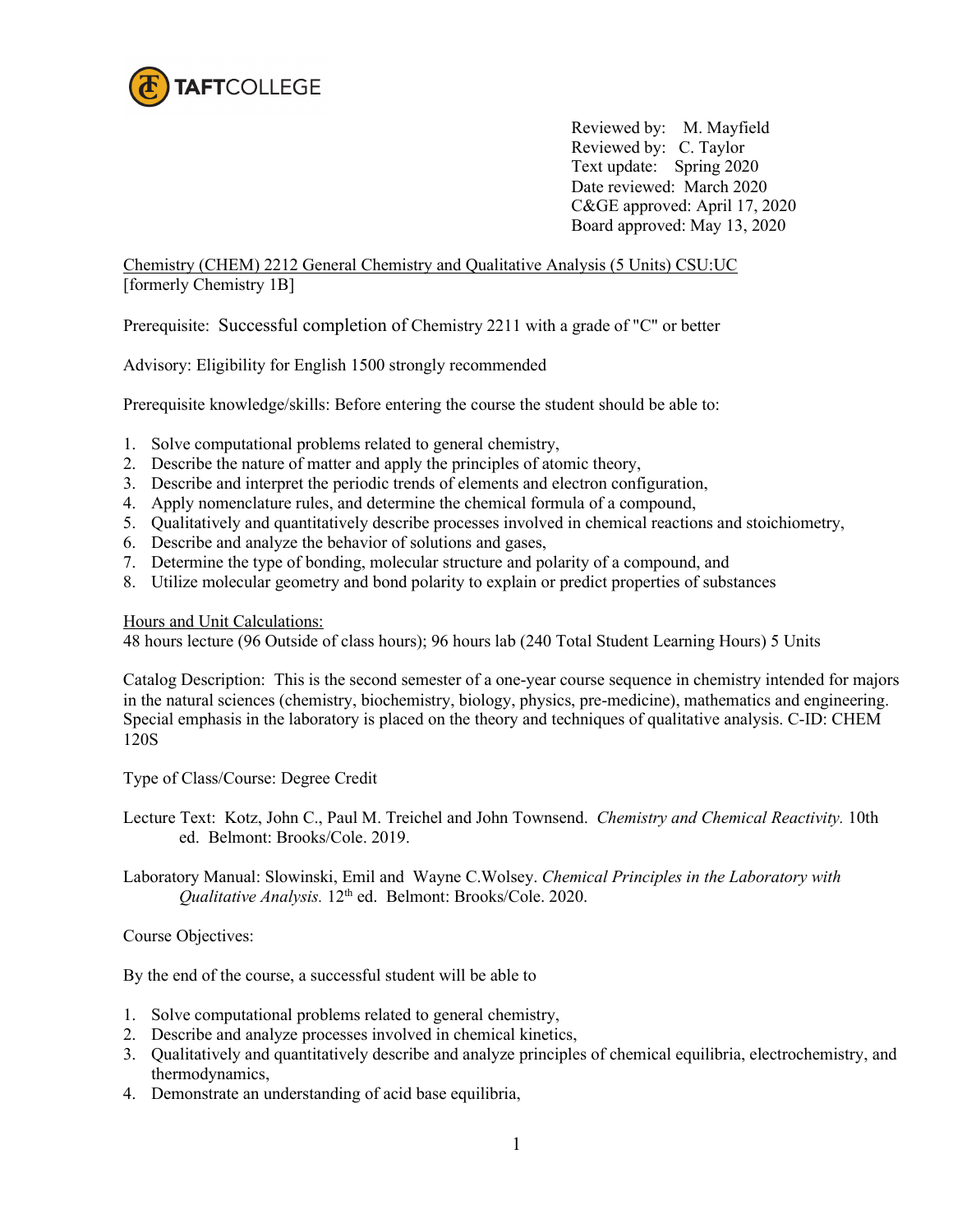

- 5. Describe and interpret processes involved in coordination chemistry and descriptive chemistry,
- 6. Quantitatively analyze processes, and predict products, of nuclear reactions, and
- 7. Demonstrate a basic understanding of organic functional group chemistry

Course Scope and Content:

| Unit I    | <b>Intermolecular Forces and Solutions</b><br>A. Ion, dipole, and nonpolar interactions |  |  |
|-----------|-----------------------------------------------------------------------------------------|--|--|
|           | B. Properties of water                                                                  |  |  |
|           | C. Concentration and standardization of solutions                                       |  |  |
|           | D. Colligative properties                                                               |  |  |
| Unit II   | Kinetics                                                                                |  |  |
|           | A. Rates of reactions                                                                   |  |  |
|           | <b>B.</b> Rate Laws                                                                     |  |  |
|           | C. Reaction mechanisms                                                                  |  |  |
|           | D. Activation energy                                                                    |  |  |
| Unit III  | Equilibria                                                                              |  |  |
|           | A. Dynamic equilibria                                                                   |  |  |
|           | B. Common ion effect                                                                    |  |  |
|           | C. Acid-base equilibria                                                                 |  |  |
|           | D. Solubility product                                                                   |  |  |
|           | E. Buffers                                                                              |  |  |
|           | F. Titration Curves                                                                     |  |  |
| Unit IV   | Thermodynamics                                                                          |  |  |
|           | A. Entropy                                                                              |  |  |
|           | B. Free energy                                                                          |  |  |
|           | C. Spontaneity                                                                          |  |  |
| Unit V    | Electrochemistry                                                                        |  |  |
|           | A. Balancing redox reactions                                                            |  |  |
|           | B. Cell potentials                                                                      |  |  |
|           | C. Voltaic cells                                                                        |  |  |
|           | D. Nernst equation                                                                      |  |  |
| Unit VI   | Descriptive Chemistry                                                                   |  |  |
|           | A. Main group elements                                                                  |  |  |
|           | <b>B.</b> Transition elements                                                           |  |  |
|           | C. Coordination chemistry                                                               |  |  |
| Unit VII  | Nuclear Chemistry                                                                       |  |  |
|           | A. Types of radiation                                                                   |  |  |
|           | B. Nuclear decay                                                                        |  |  |
|           | C. Fission and fusion                                                                   |  |  |
|           | D. Binding energy                                                                       |  |  |
| Unit VIII | Organic Chemistry                                                                       |  |  |
|           | A. Allotropes of carbon                                                                 |  |  |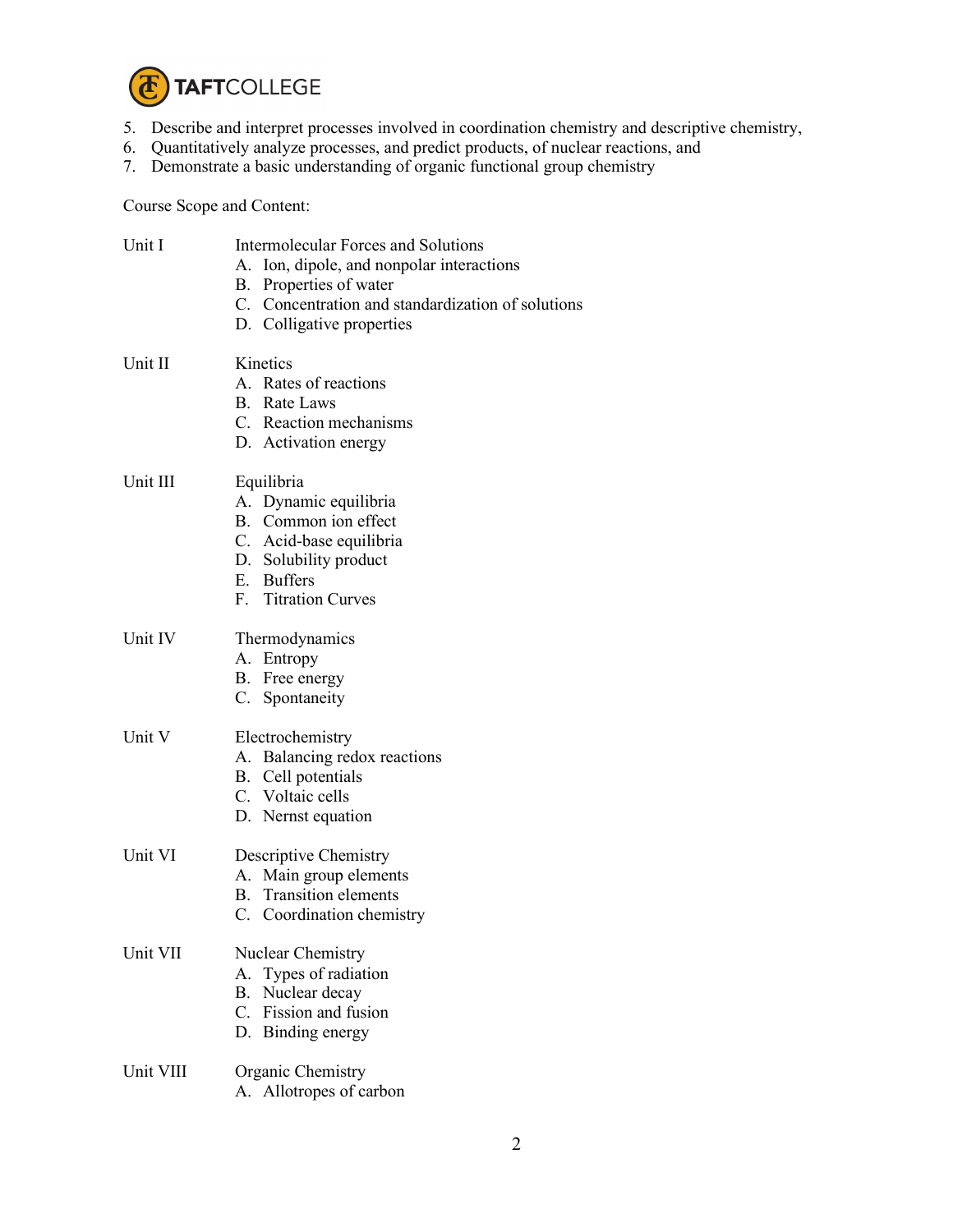

- B. Hybridization of carbon
- C. Functional groups

Course Scope and Content: Laboratory

The laboratory component of this course provides hands-on practical experience with general chemistry. Laboratory exercises are designed to familiarize students with common equipment and instrumentation as they qualitatively and quantitatively explore and expand on principles presented in lecture.

| Unit I   | <b>Solution Chemistry</b><br>A. Solution Preparation and standardization<br>B. Titration<br>C. Spectrophotometry |
|----------|------------------------------------------------------------------------------------------------------------------|
| Unit II  | Kinetics<br>A. Rate Laws<br>B. Concentration dependency<br>C. Temperature dependency                             |
| Unit III | Equilibria<br>A. Le Chatelier's Principle<br>B. Equilibrium constants<br>C. pH Buffers<br>D. Solubility Products |
| Unit IV  | Qualitative Analysis<br>A. Qualitative analysis schemes<br>B. Anions<br>C. Cations                               |

Learning Activities Required Outside of Class:

The students in this class will spend a minimum of 6 hours per week outside of the regular class time doing the following:

- 1. Studying text, chapter handouts and learning objectives.
- 2. Answering questions.
- 3. Skill practice.
- 4. Completing required reading.
- 5. Problem solving activity or exercise.
- 6. Written work.

Methods of Instruction:

- 1. Assign reading topics in the textbook and in the reference books present in our library.
- 2. Class lectures will be used to clarify and extend the theoretical and factual concepts present in the text.
- 3. Multimedia presentations, relative to some unit of study will be shown to supplement lecture materials. 4. Problem sets and questions from the text will be assigned.
- 5. Selected experiments will be assigned in the laboratory for individual student learning.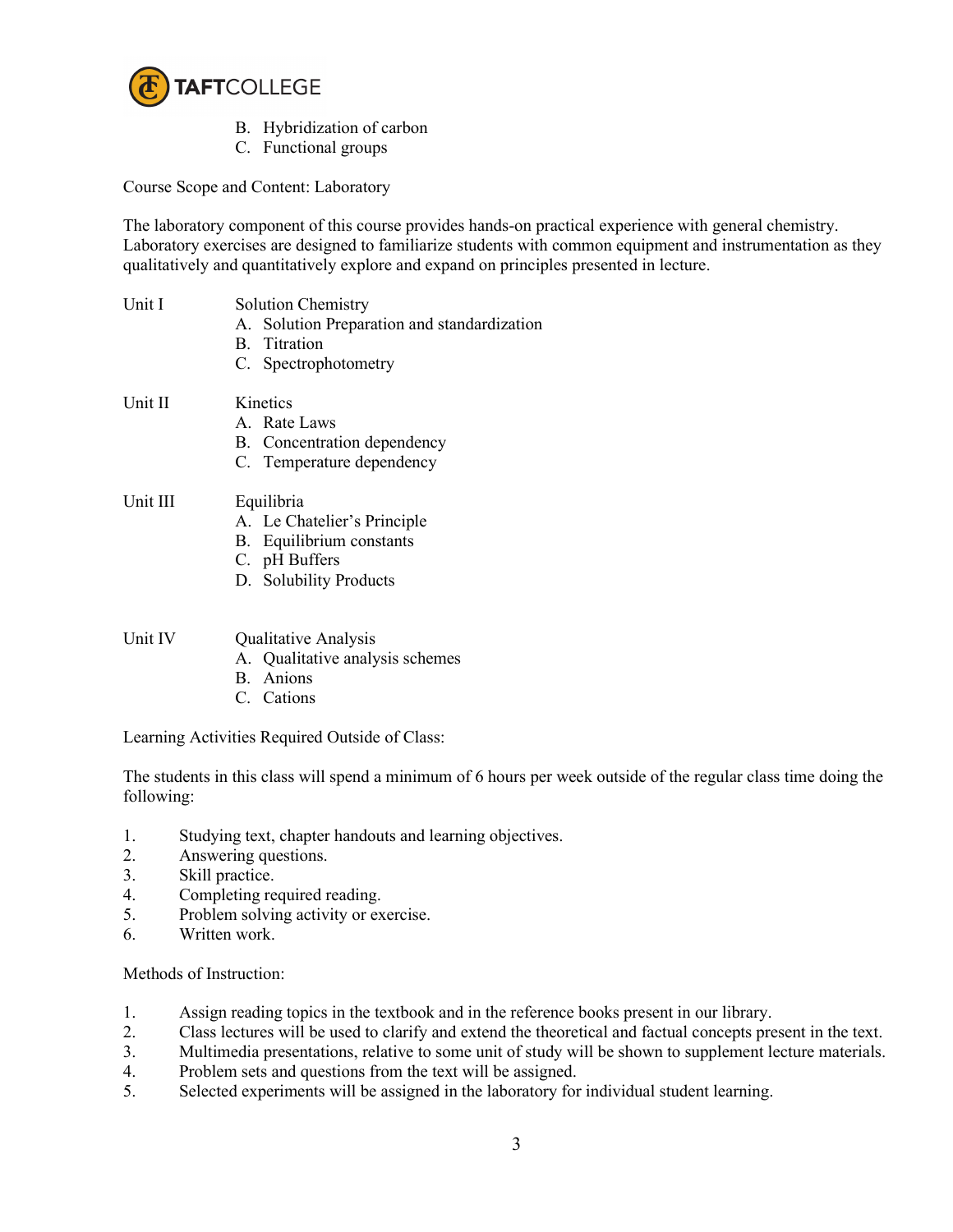

## 6. Demonstration experiments and lecture demonstrations will be used in the classroom and laboratory.

Methods of Evaluation:

- 1. Substantial writing assignments including:
	- a. Essay Exams
	- b. Laboratory reports
	- c. Research reports
- 2. Computational or non-computational problem-solving demonstrations including:
	- a. Exams
	- b. Homework problems
	- c. Quizzes
	- d. Laboratory reports
- 3. Other examinations, including:
	- a. Multiple choice
	- b. Matching items
	- c. True/false items

Laboratory Category: Extensive Laboratory

Pre delivery criteria: All of the following criteria are met by this lab.

- 1. Curriculum development for each lab.
- 2. Published schedule of individual laboratory activities.
- 3. Published laboratory activity objectives.
- 4. Published methods of evaluation.
- 5. Supervision of equipment maintenance, laboratory setup, and acquisition of lab materials and supplies.

During laboratory activity of the laboratory: All of the following criteria are met by this lab.

- 1. Instructor is physically present in lab when students are performing lab activities.
- 2. Instructor is responsible for active facilitation of laboratory learning.
- 3. Instructor is responsible for active delivery of curriculum.
- 4. Instructor is required for safety and mentoring of lab activities.
- 5. Instructor is responsible for presentation of significant evaluation.

Post laboratory activity of the laboratory: All of the following criteria are met by this lab.

- 1. Instructor is responsible for personal evaluation of significant student outcomes (lab exercises, exams, practicals, notebooks, portfolios, etc.) that become a component of the student grade that cover the majority of lab exercises performed during the course.
- 2. Instructor is responsible for supervision of laboratory clean up of equipment and materials.

Supplemental Data:

| TOP Code: | 190500 Chemistry |
|-----------|------------------|
|           |                  |